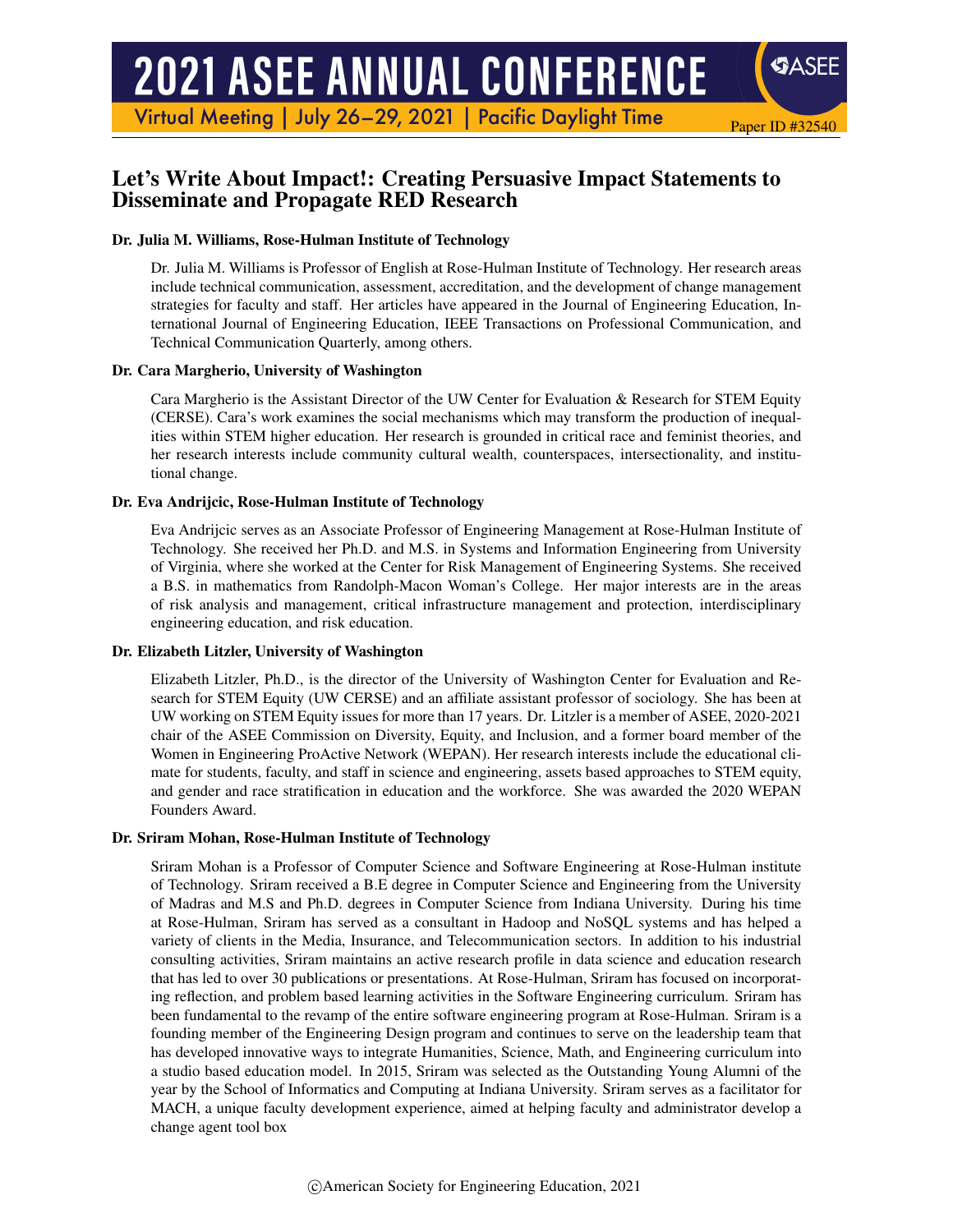# **Let's Write About Impact!: Creating Persuasive Impact Statements to Disseminate and Propagate RED Research**

Principal investigators (PIs) and project teams funded by the National Science Foundation are familiar with the requirement to discuss the impact of their research. Whether the discussion appears in a new proposal, or as part of annual or final reporting, describing the impacts of a project is key to demonstrating the value of the work itself. PIs and project teams typically do not, however, consider the ways in which their reporting on impacts can help them disseminate their work to stakeholders and propagate their innovations to other researchers. The difficulty stems in part from what we mean by "impact." London noted the lack of "frameworks" that could "help provide a shared language and understanding of impact as researchers communicate among themselves and share impact insights with those outside the community. However, within the context of engineering education, there is no shared vocabulary for discussing the impact of research or a framework that characterizes the impact of federal investments in undergraduate engineering education research [1]." Brewer also cites the lack of shared definitions, particularly related to who is impacted by the research [2]. For these reasons, our work to improve impact statements started with a focus on meanings and language in impact statements. Specifically, impact statements can be useful to National Science Foundation (NSF) program officers who are often in the position of informing about and advocating for the projects under their management. These impact descriptions form the foundation for teams to persuasively disseminate their work.

As part of our work to support the NSF Revolutionizing Engineering Departments (RED) program, we have developed a tutorial on the topic of impacts. The tutorial was designed to help proposal and report writers capture what is impactful about their projects and communicate that impact to multiple audiences (e.g., the NSF program officer, stakeholders for the project, etc.). We piloted the tutorial during the 2019 RED Consortium Meeting to the 21 RED teams in attendance. In this paper, we present the contents of the tutorial and suggest ways in which it can be used by others (not just RED team members) to improve impact statements for the purposes of dissemination and propagation.

### **Tutorial Context**

 The authors of this paper work together on the RED Participatory Action Research (REDPAR) project, a practice-research project that provides faculty development support in change leadership to teams funded through the National Science Foundation RED program. One element of our work with RED teams is organizing the annual RED Consortium Meeting where all RED teams meet, exchange ideas, and engage with the change leadership curriculum developed for them. In advance of the November 2019 consortium meeting, the program officer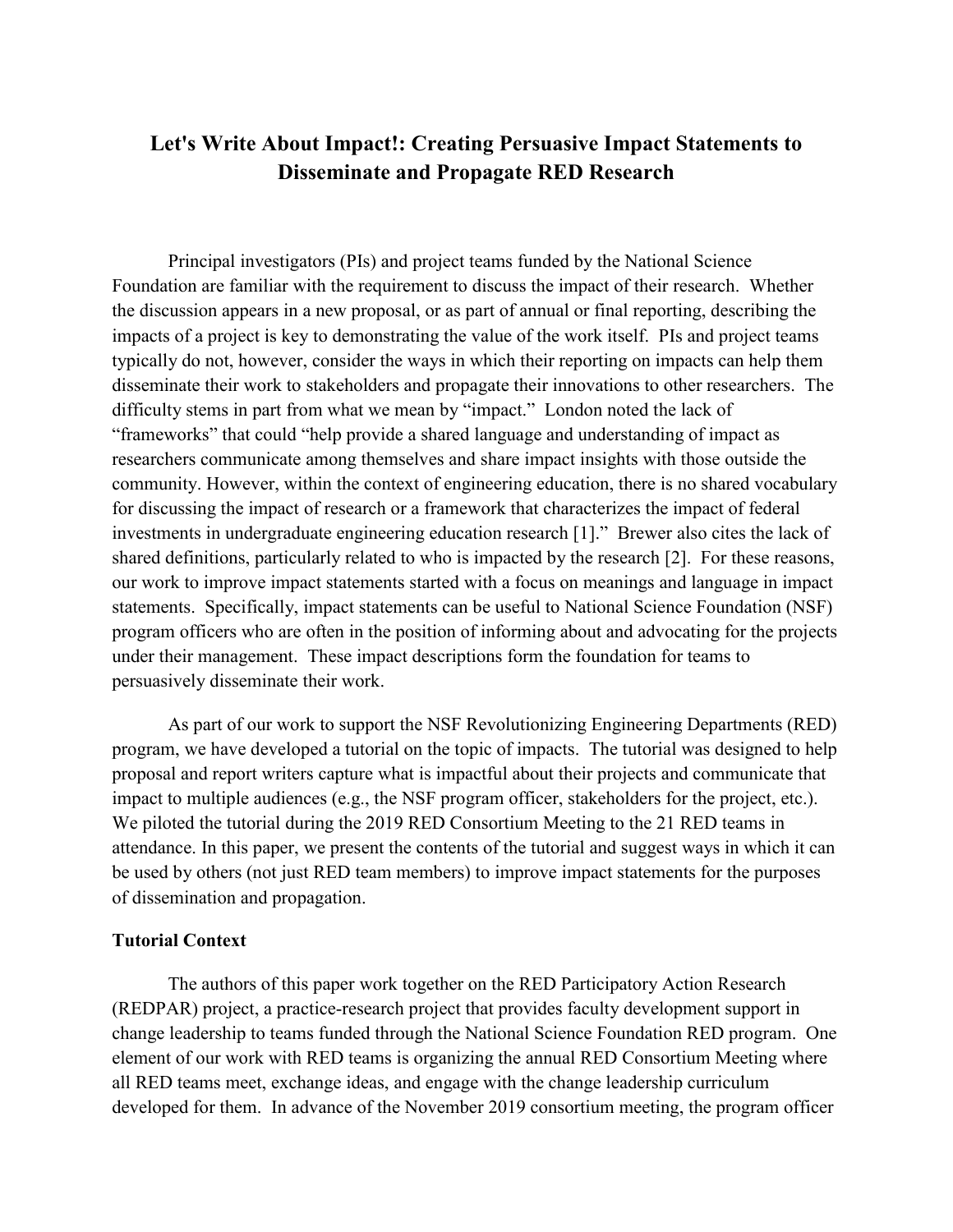overseeing both the RED and REDPAR projects sought our advice regarding an opportunity he saw within the RED program, namely the need for more effective impact reporting in annual and final reports. Improving impact reporting could, he believed, facilitate more effective dissemination of RED project achievements throughout NSF. In collaboration with the officer, we developed the impacts tutorial and deployed it at the 2019 meeting of the consortium.

During a plenary session involving members of 21 RED teams, we introduced the tutorial objectives with the following set of learning outcomes:

As a result of this session, participants will be able to:

- identify the components of effective impacts reporting in samples from NSF RED reports,
- draft impacts responses to specific questions that serves the needs of stakeholders,
- develop a process for identifying and communicating "nuggets" from their RED projects.

The "nuggets" referred to here are brief (roughly 150 words) reports on RED project activities, collected quarterly by the REDPAR team members, and then shared with the NSF program officer. The program officer requested that our tutorial include directions for writing "nuggets," a practice that he wished to encourage among the RED teams. "Nuggets" were introduced for the first time at the 2019 Consortium meeting, so we spent time during the session explaining "nuggets," how they should be composed, and how frequently they should be shared. A more detailed explanation of "nuggets" is included in a later section of this paper.

In addition to the session goals stated at the start of the tutorial, we also included the NSF specifications about impacts reporting that is required in Annual Reports for grant recipients. As the NSF Proposal and Award Policies and Procedures Guide (PAPPG) states,

Program officers at NSF use Annual Reports to understand:

- progress toward the goals of a project,
- activities executed as part of the project, and
- outcomes and impact of the project.

Our plenary session at the RED Consortium Meeting also included informal suggestions from the current NSF Program Officer for the RED program. As a result of these suggestions, we hoped to encourage attendees to consider impacts from a new perspective:

Impacts are the ways in which the project and its activities have **changed how we think about, perform, interpret, or disseminate research**. The Impacts section *should not* **be a list of activities, goals, or objectives.** The Impacts section should include a *synthesis of the meaning and value* **of the activities, goals, or objectives**. (Emphasis added)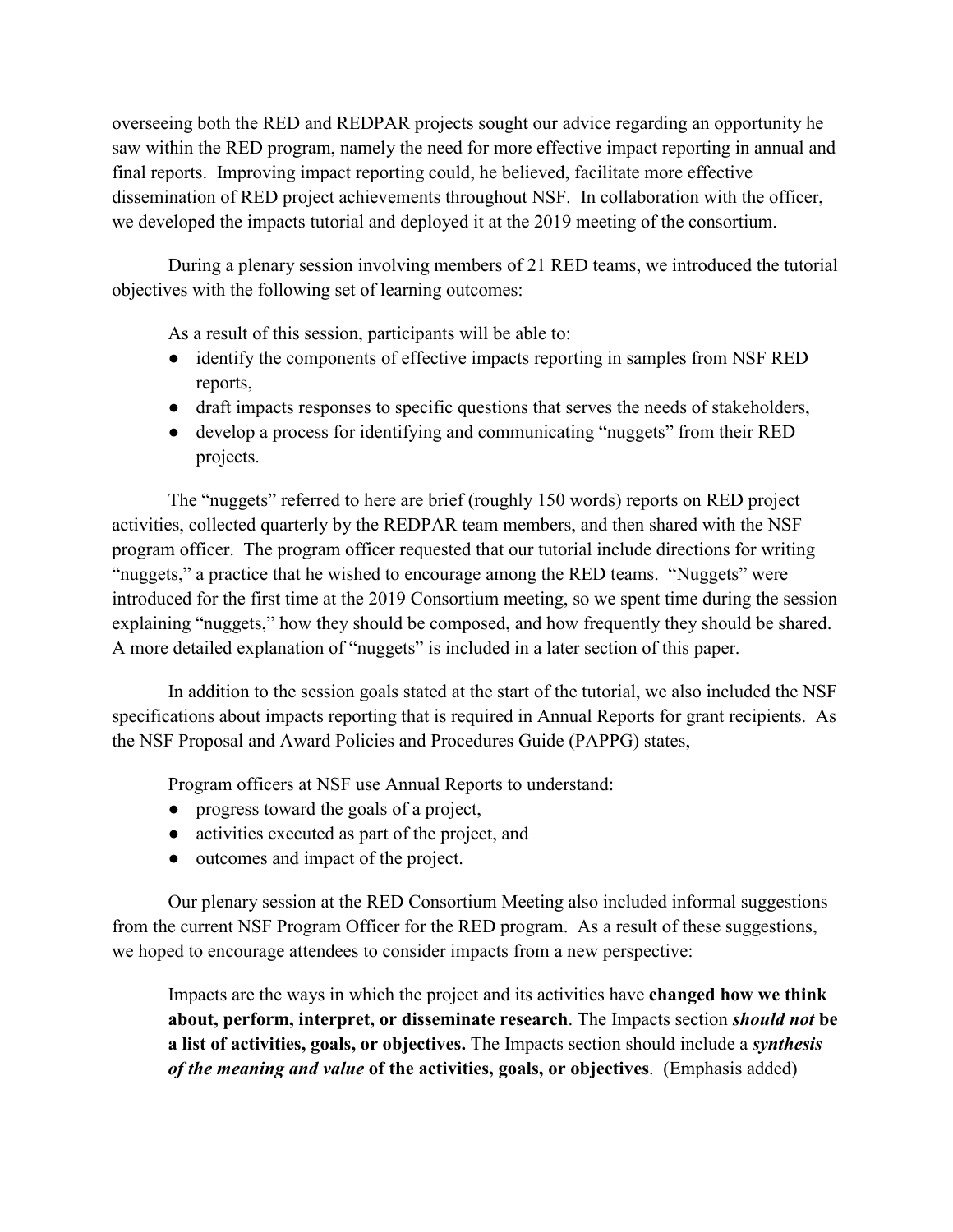Attendees were asked to reflect on answering questions about impact, questions such as: 1) What can we do now that we previously could not do? and 2) What is different about our ability to do research, educate students, engage with policy makers, etc. as a result of this work?

# **Tutorial Activities**

 After orienting attendees to the tutorial objectives, we formed groups made up of representatives from different RED teams. These groups were charged to work together on a series of activities that would help them think and write about impact. The design of the workbook was key to helping these groups understand their tasks (see Figure 1 for an example page from the workbook).

 Currently there are six questions about impact included in the Annual Report template. At the RED Consortium session, we presented each question in the workbook on a separate page, and for each question, we provided a sample response submitted by a RED team. In order to help each attendee understand the nature of the example response, we provided a comment or "gloss"; the gloss was intended to highlight the response's specific features and strengths that made it a model of impacts reporting (in Figure 1, the gloss is provided in the callout box next to the response). In addition to the glossed example, additional information and suggestions from the program officer were provided at the bottom of the workbook page and were meant to provide further guidance.

 Equipped with the workbook, each group was instructed to read and discuss the impact question, the sample response, the gloss, and the informal suggestions. Based on the provided information, we asked each group to write a draft response to the question using one of the RED projects represented at the table as the basis for their draft. The work of each group was then shared during a concluding discussion, with time provided for questions. Following the discussion, individuals returned to their RED teams and discussed how they could improve their impact statements in future annual reports using the impacts template and associated information as a guide.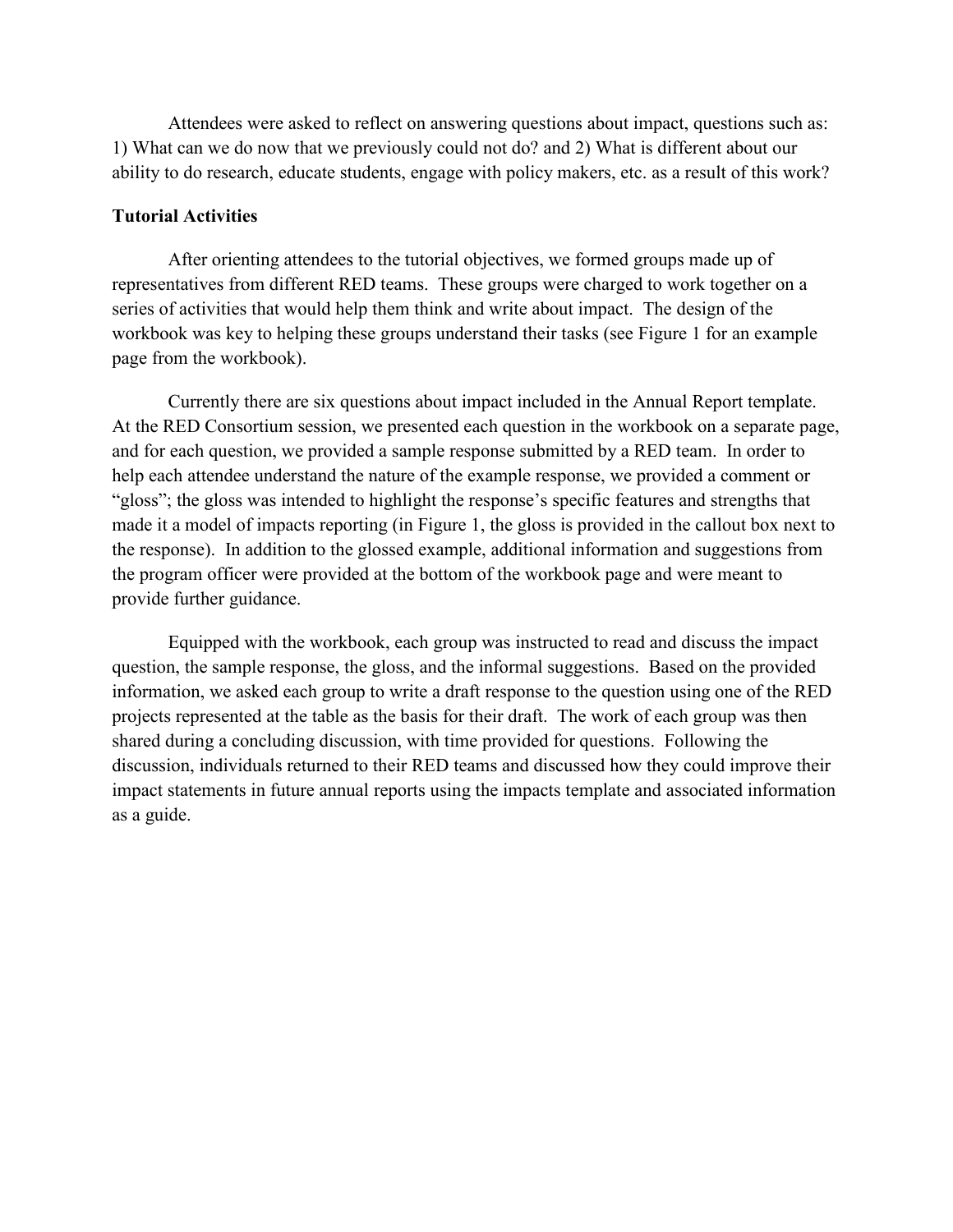#### **Models of Impacts Reporting**

#### Report Question 1: What is the impact on the development of the principal discipline(s) of the project?

#### From the UNM Annual Report

The principal disciplines of this work include (1) engineering education research and pedagogy, especially within the technical domain of chemical engineering and related to professional engineering identity development, including for diverse students;(2) organizational change management, especially related to changing faculty beliefs and practices to align to an asset-based approach

The authors define what the discipline(s) are and specify related themes. They then use these categories to organize the rest of the section.

Our research has resulted in local impacts, both through conducting the research process, and because the peer-review process provides convincing validation of our approach, reinforcing the change process.

We have changed the beliefs CBE faculty hold about our students, and many have changed the ways they teach. For instance, because we found that teams that included rural students argued for economically-viable solutions, we changed our teaching; specifically, we now explicitly position rural and low-income

students as having relevant expertise when introducing design challenges that address rural communities. Since beginning to do this, we have had very few (3 across five semesters) teams propose high-cost solutions.

Informal suggestions from Ed: focus on the importance and utility of a new method you have developed, a new/improved theoretical framework, or the genesis of new research questions that could stimulate further research.

Figure 1: Impacts reporting, question 1, from the session workbook. Gloss comment in the box on the right.

# **Developing "Nuggets"**

The authors explain what has been impacted and how, using specific examples to illustrate the change.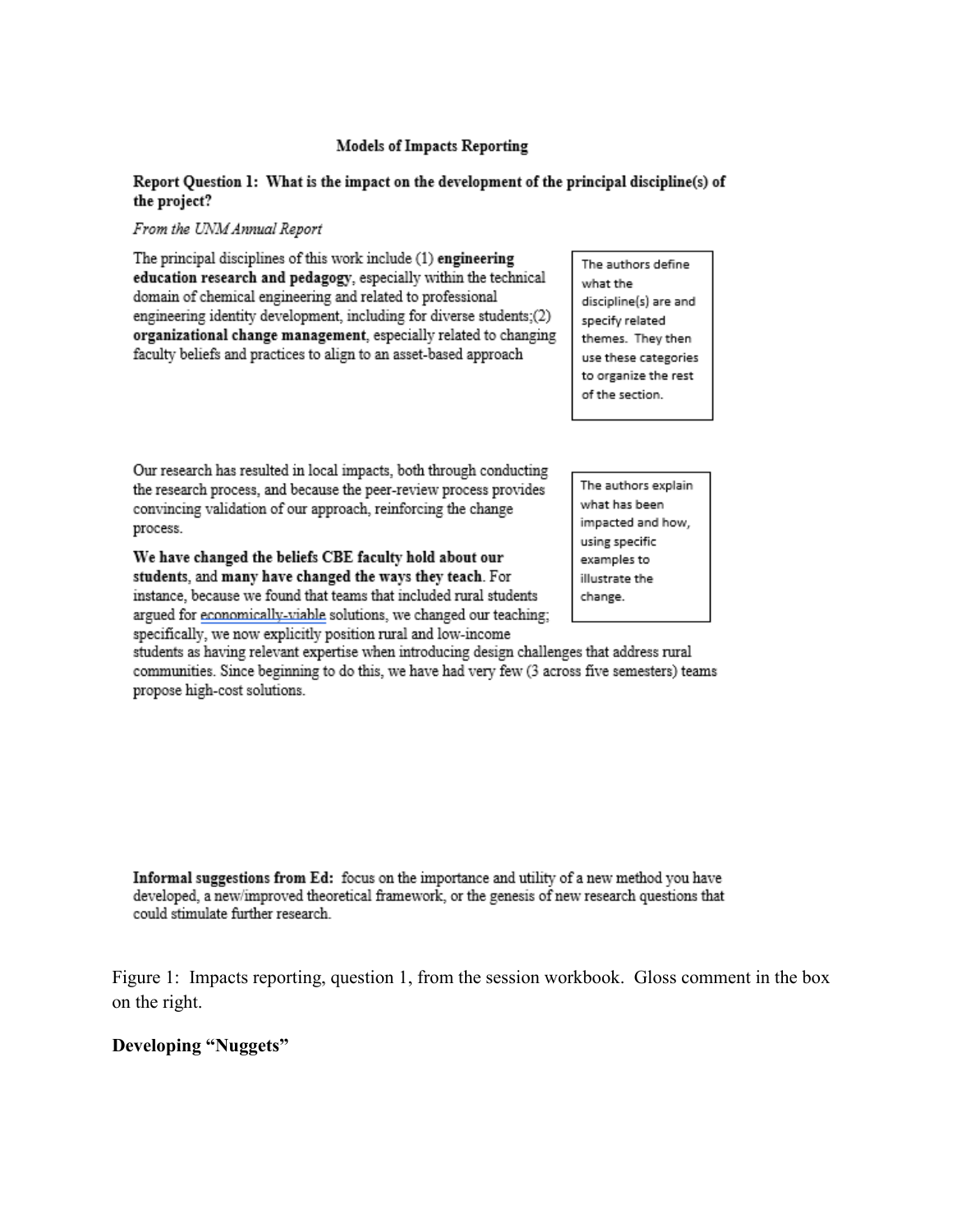In addition to asking attendees to draft impact statements, we introduced a template for writing "nuggets." The nuggets are brief, 150 word reports on RED activities that could be used by the program officer in his efforts to inform stakeholders within NSF about progress and achievements of RED projects. As part of the tutorial, we introduced RED team members to a new process for collecting "nuggets" quarterly via a Google form. Once compiled, REDPAR would share the information with the program officer for his use. In addition to the introduction to the form that "nuggets" should take, we allowed time for RED team members to do an initial brainstorming session on possible topics for their first "nuggets" (see Figure 2).

#### "Nuggets" Brainstorming

In order to facilitate communication between RED teams and NSF, we are developing a process whereby "nuggets" are collected regularly. "Nuggets" represent items of interest that emerge from your RED project and can be used to communicate the vitality of the RED program to stakeholders (e.g., NSF, other departments on your campus, external stakeholders, etc.). In each cell below, take a moment to brainstorm a "nugget" that relates to the suggested topic. For example, you might consider a specific change that has led to an improvement in student learning or faculty teaching. Try not to pre-judge the "nugget" as too minor or insignificant!

## Nugget =  $RED$  activity +  $RED$  stakeholders + statement of impact

## **Faculty Development**

Our faculty PD workshops targeted mid-career faculty teaching in the UG program, introduced them to active learning strategies, and as a result  $75\%$  of our  $2<sup>nd</sup>$  and  $3<sup>rd</sup>$  year courses now use active learning routinely (with all the consequent benefits to students related to active learning...).

Figure 2: Introduction to "Nuggets" Brainstorming (from the session workbook)

#### **Conclusion**

 As of 2021, RED teams have submitted their 2020 annual reports, while a few of the teams have completed their grants and submitted final reports. At this time, we have not assessed the impact of the tutorial session on these reports. We have, however, collected 74"nuggets" that were contributed by 11 RED teams. REDPAR has also contributed "nuggets" that discuss the impacts that our work is having on the RED teams we collaborate with. These brief impact reports will, we hope, provide stakeholders with a clear sense of the ways in which RED and REDPAR contribute to the transformation of undergraduate engineering education.